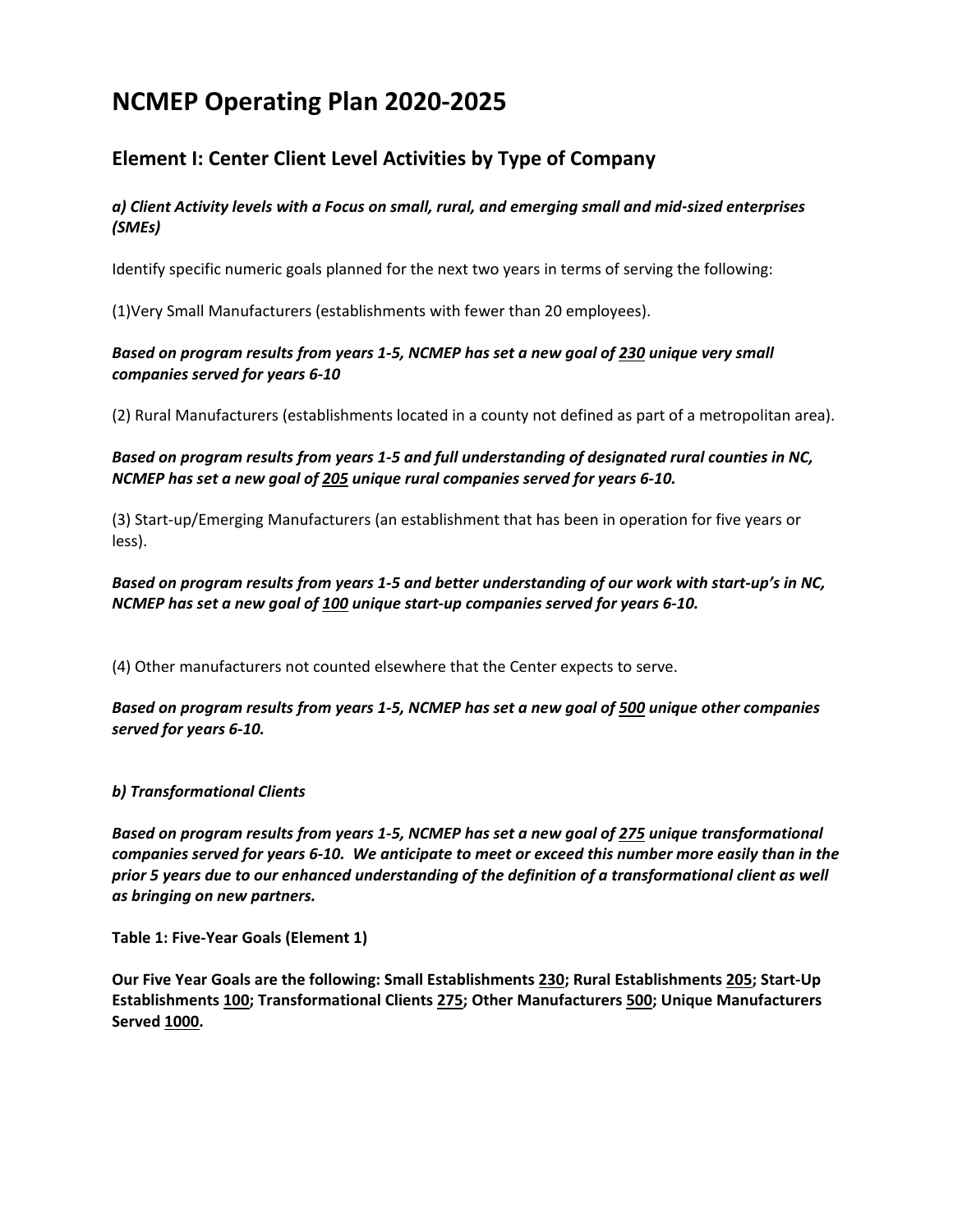# **Element II: Top and Bottom Line Growth**

#### *a) Engagement in Top Line Growth*

*NCMEP continues to target "Top Line Growth" via strategic programs, Growth and Innovation solutions, new product development opportunities, strategic solutions, Technology Acceleration, and focused sales and marketing strategies. NCMEP expects to maintain a balance between "Top Line" and "Bottom Line" services and outcomes as research indicates that our clients require both of these types of services.*

#### *b) Engagement in "Bottom Line Growth"*

*The Center will continue to engage clients with bottom line growth projects in ways that balance with top line activities.*

**Table 2: Five-Year Goals (Element II)** Goal - **Top-Line Growth/ Bottom-Line Growth /Total Direct Client Effort** Over Two Years **- 50% /50% /100%** 

#### *c) Making New Technologies Available*

*NCMEP has a mature program in place for helping manufacturers with developing and testing new or improved technologies and products. Consistent with the description outlined in the FFO response (NCMEP Developing and Enhancing - Concepts, Ideas, and Products), Center partners at the Polymers Center of Excellence and the Manufacturing Solutions Center maintain ongoing, transformation relationships with clients leading to the development of new products that enhance long term business growth. Additionally, we are pursuing formal partnerships with organizations providing additive manufacturing and other advanced manufacturing services. We will be refocusing our Industry 4.0 efforts around Smart Manufacturing. See Figure 1 below for our approach, including status of each component.* 

*Beyond providing awareness and learning materials for SMMs, we are also planning to provide technical assistance around product development for additive manufacturing in partnership with the FFVC Hangar 6 (~5-10 / year), and will continue to deploy cybersecurity assessments (~12 in depth assessments / year). We will use a suite of assessment tools to determine where a SMM is at on the journey of technology transformation, and along with building additional learning materials (e.g. robotics, sensors) we will also create or refer SMMs to on-site consultation and technical assistance solutions for these areas (~12 on site consultations / year).*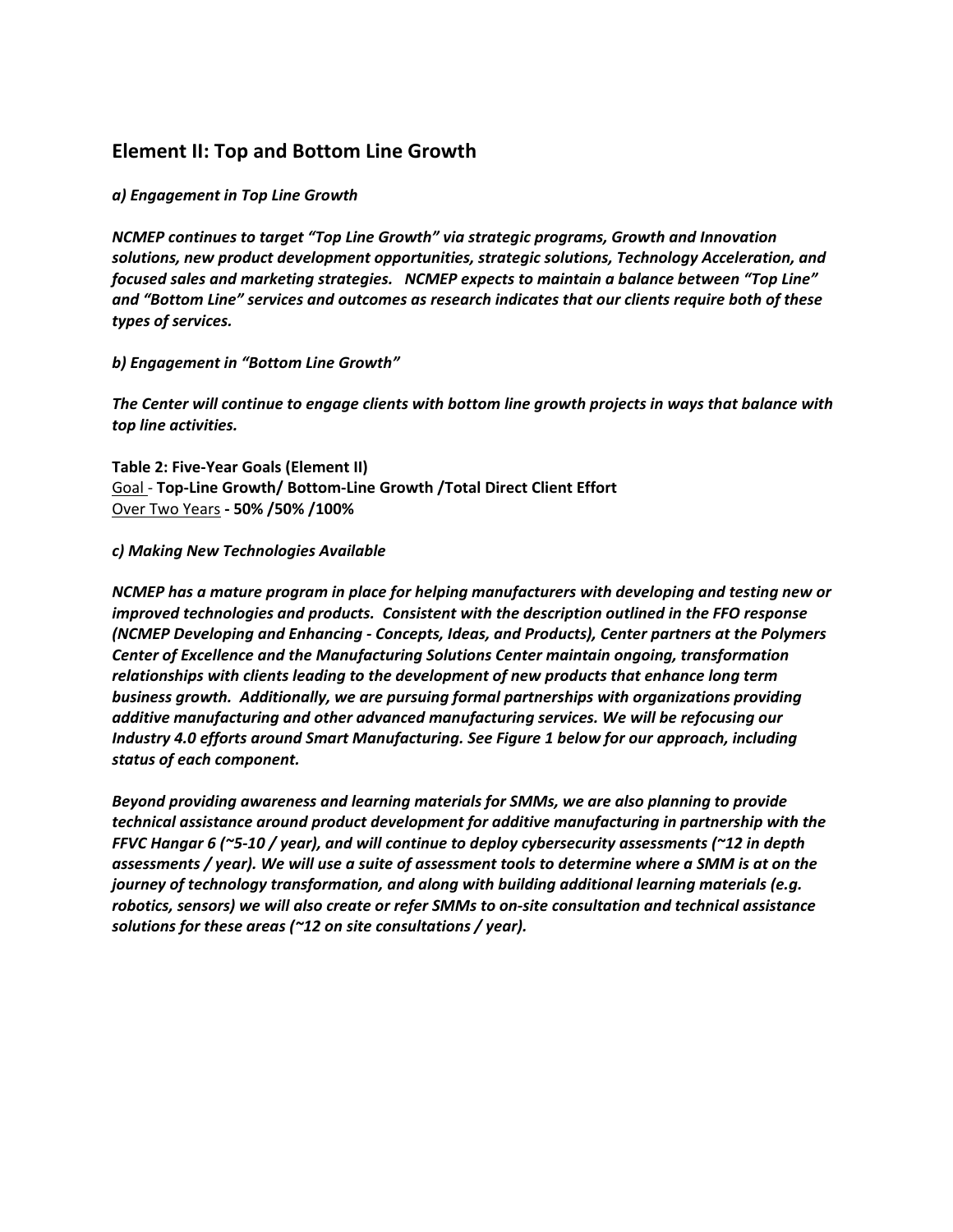

# *Figure 1. NCMEP Smart Manufacturing Approach and Overall Status*

*Our model will be to build awareness through internal staff training on how to engage a SMM in conversations about technology, provide learning resources via our online modules, and then further engage them in consultations and referrals that will have broader economic impacts. By the end of 2020, we hope to have assessments and consultations with 12 companies completed on site that lead to technical assistance projects.* 

# *d) Key Initiatives*

Summarize key initiatives including a description of the Center's measurable, defined objectives for the two operating years.

# *NCMEP minimum goals for day-to-day management*

*These numbers represent the Center's minimum performance goals as defined by our program award amount. Manufacturing Clients Served at least 230; New manufacturing Clients Served at least 91; Client New Sales of at least \$47 million; Client Retained Sales of at least \$110 million; Client New Jobs of at least 1575; Client New Investment of at least \$47 million; Client Cost Savings of at least \$22 million; Survey Completion Rate of at least 70%; Percent Quantified Impact of at least 80%; Net Promoter Score of at least 75.*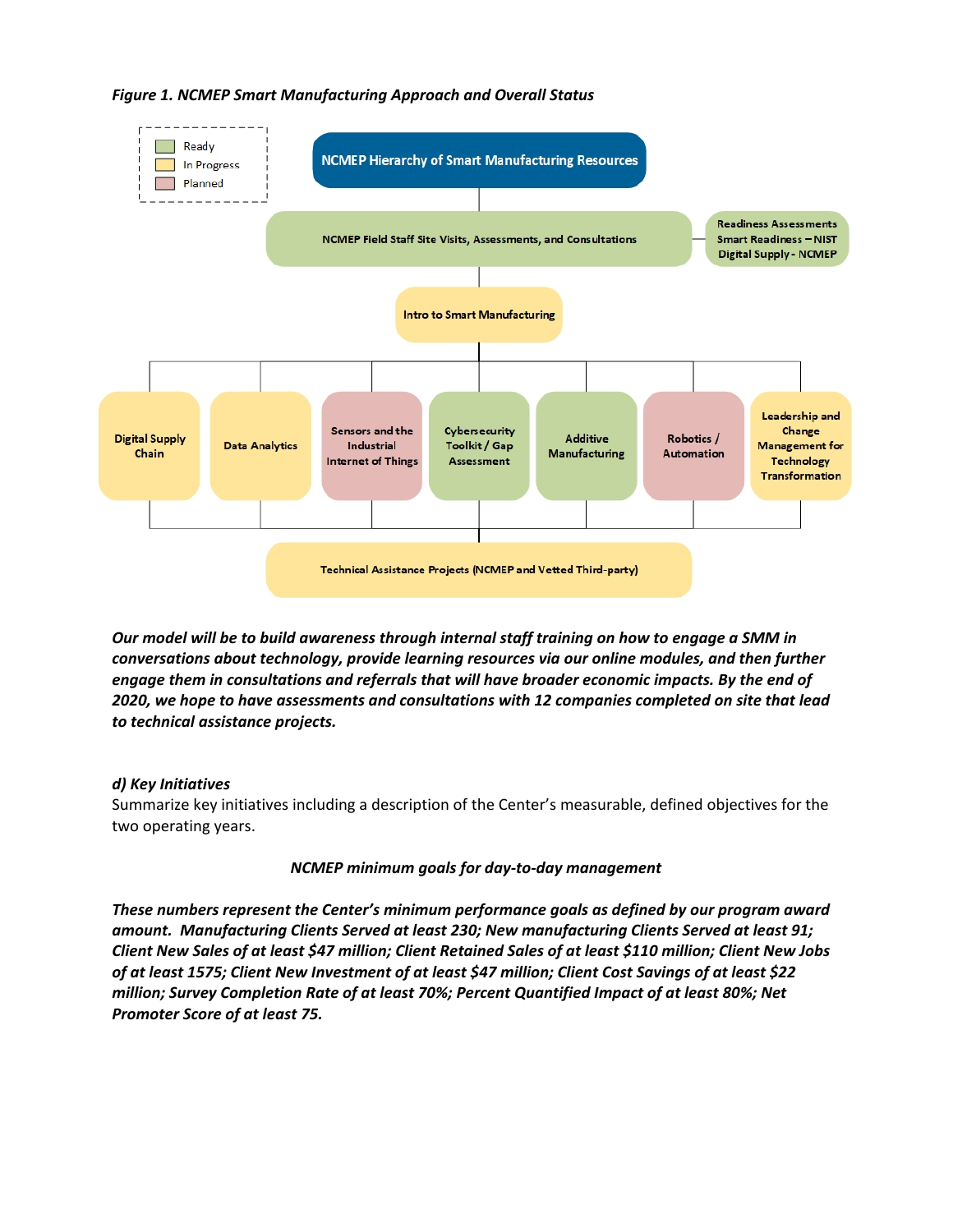#### *NCMEP Annual Economic Impact targets by Partner*

*NCMEP has also defined metrics around the numbers of Clients Served (via completed MEP survey and reporting more than zero dollars) and Economic Impact for each NCMEP partner. EDPNC has a goal of at least 40 clients served and at least \$100 million in economic impact; NCCCS has a goal of at least 60 clients served and at least \$125 million in economic impact. NCAT has a goal of at least 4 clients served and at least \$200,000 in economic impact; MSC has a goal of at least 10 clients served and at least \$15 million in economic impact; PCE has a goal of at least 35 clients served and at least \$40 million in economic impact; IES has a goal of at least 81 clients served and at least \$100 million in economic impact.*

Describe proposed actions the Center will take to achieve its goals during the two operating years.

- **Nurture all NCMEP subrecipients in order to optimize additional client engagement and number of clients served.** 
	- Educate all subrecipients on how the clients served numbers are calculated.
	- Retrain and enhance survey preparation activities
	- Ensure proper reporting of projects into SalesForce
- **Continue growth of NC manufacturing business peer-to-peer sharing network. Continue to offer a new annual manufacturing conference and regional engagement events. Become the leading advocate and comprehensive source for manufacturing interest.** 
	- Annual mfgCON manufacturing conference continues through year 6-10
	- mfgNC Connections member network continuing to schedule events of interest based on voice of the customer and Center priorities
- **Enhance training and deploy standardized client assessment activities**
	- Embrace "Trusted Advisor" model and complete training with NCMEP internal field staff
	- Continue to deploy Core Values assessment tool as a platform for evaluating business opportunities with appropriate clients
		- Implement quality assurance measures
	- Continue to deploy Competitiveness Review Assessments
	- Implement learning from value proposition and sales training conducted recently in order to better work with clients
		- Conduct one-on-one training with field staff on techniques to better engage and develop clients
- **Develop process to improve clients served and new clients served numbers with the NCMEP Technical Assistance Services program**
	- Contact FloridaMakes
	- Bringing on new SRAs to meet client needs in additive manufacturing, underserved regions and provide student projects.
- **Analyze projects and client survey prep methodology to make sure we are helping clients understanding new sales and any other lagging metrics**